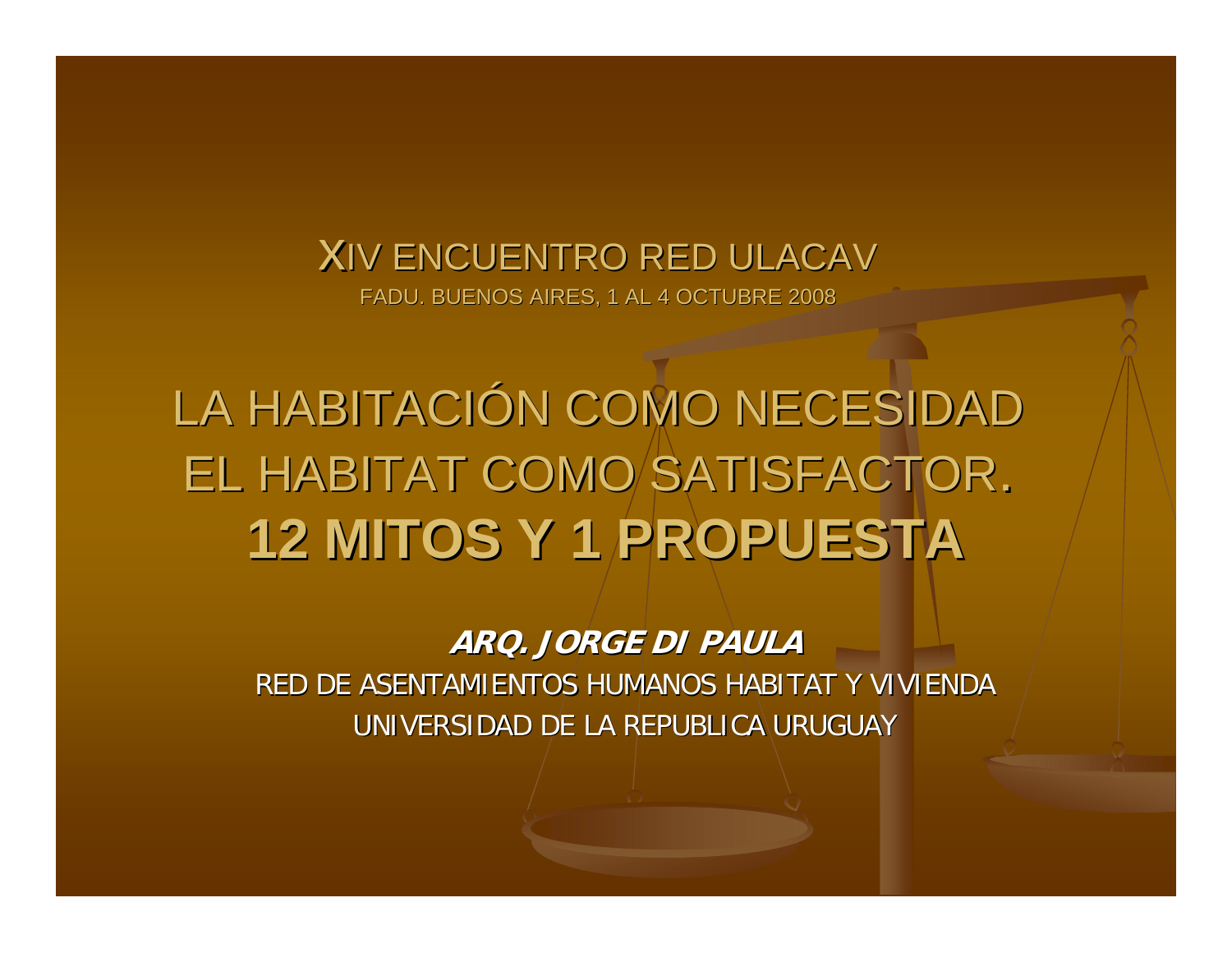#### **LA VIVIENDA POPULAR ES UN OBJETO LA VIVIENDA POPULAR ES UN OBJETO**

LA HABITACIÓN, COMO LA EDUCACIÓN, COMO LA SALUD ES UN **PROCESO TEMPORAL PROCESO TEMPORAL** 

LA HABITACIÓN NO ES UN PROBLEMA DE LA GENTE , O DE LA CASA. **ES UN PROBLEMA DE LA RELACI ES UN PROBLEMA DE LA RELACI ÓN ENTRE EL HABITANTE Y LO N ENTRE EL HABITANTE Y LO HABITADO. HABITADO.** 

**LA POBLACI LA POBLACIÓN PRACTICA LA HABITACION PROGRESIVA N PRACTICA LA HABITACION PROGRESIVA**

**EL ESTADO LA CASA EVOLUTIVA EL ESTADO LA CASA EVOLUTIVA**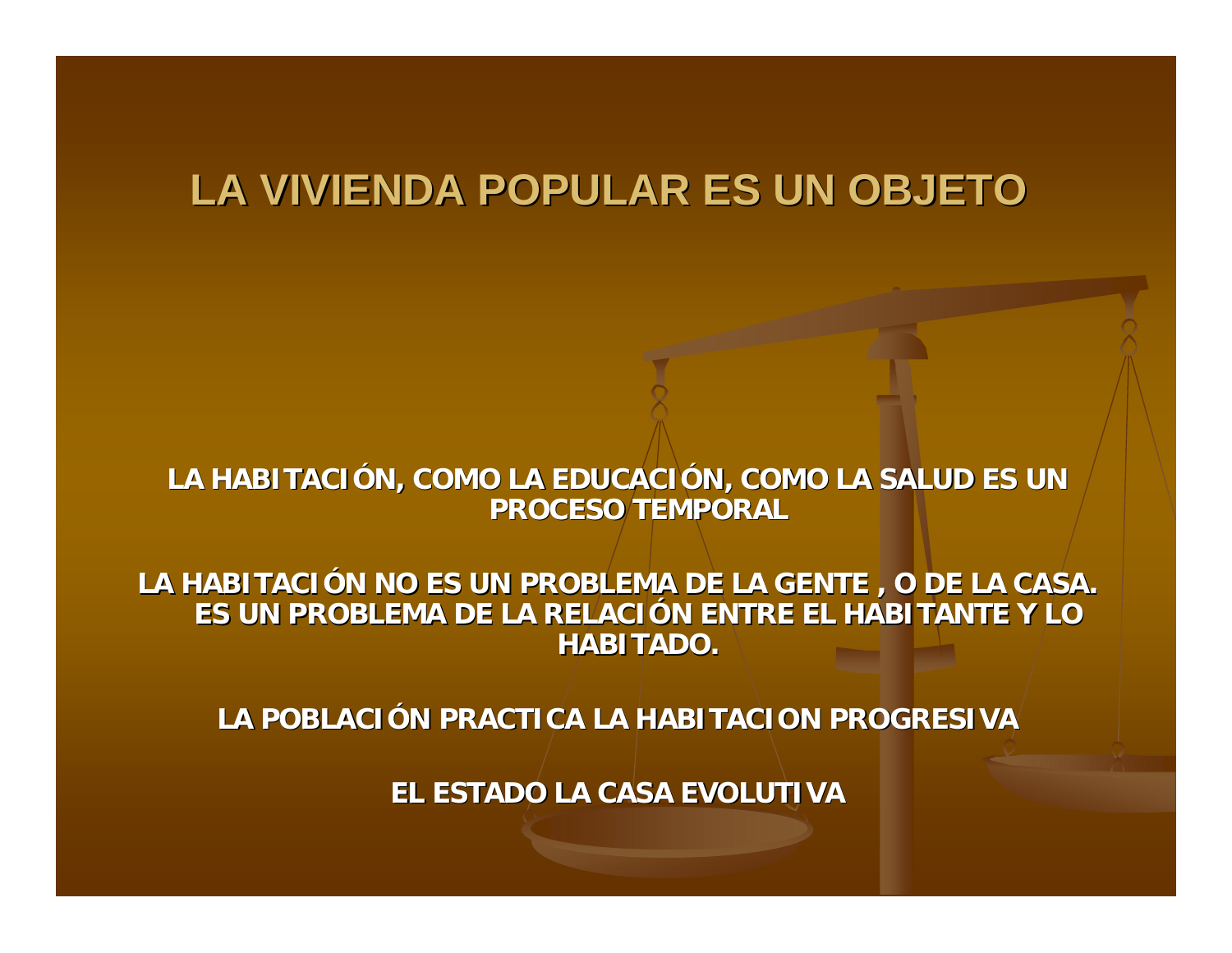## **LA VIVIENDA POPULAR ES UN CONCEPTO LA VIVIENDA POPULAR ES UN CONCEPTO VAGAMENTE DEFINIDO VAGAMENTE DEFINIDO**Y MUY CARGADO DE **CONNOTACIONES IDEOL CONNOTACIONES IDEOLÓGICAS**

**TAN CARGADO COMO: TAN CARGADO COMO:**

- **VIVIENDA DE INTERÉS SOCIAL**
- $\overline{\phantom{0}}$ **VIVIENDA BARATA VIVIENDA BARATA**
- $\mathbb{R}^2$ **VIVIENDA ECONOMICA VIVIENDA ECONOMICA**
- **VIVIENDA OBRERA VIVIENDA OBRERA**
- **VIVIENDA B VIVIENDA BÁSICA**

 $\overline{\phantom{0}}$ **O TAN CARGADO COMO POBREZA O CLASE SOCIAL O TAN CARGADO COMO POBREZA O CLASE SOCIAL**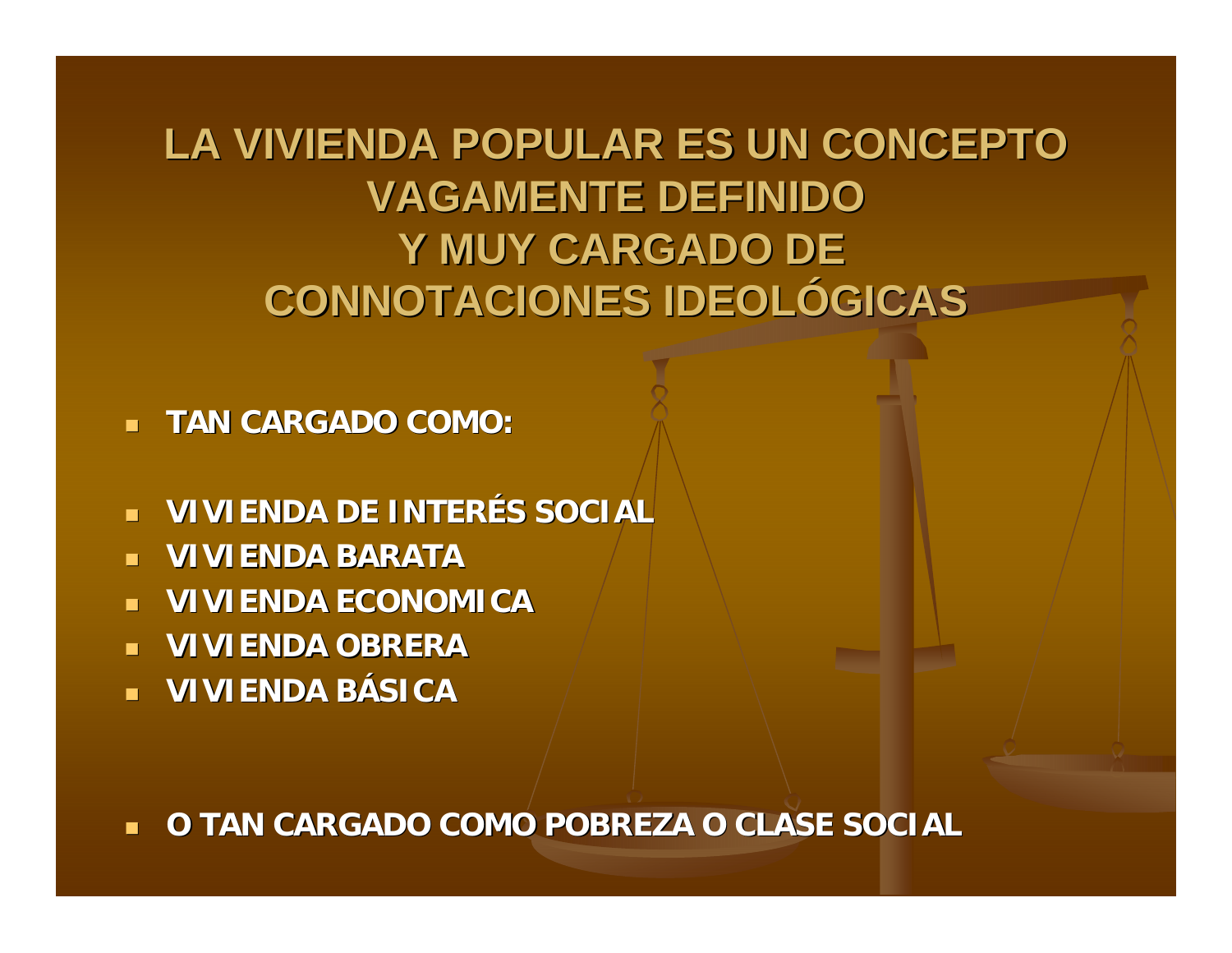# **POCO CRE POCO CREÍBLE EN CUANTO AL RIGOR BLE EN CUANTO AL RIGOR ACADÉMICO DE SU ENCUADRE CONCEPTUAL. CONCEPTUAL.**

**LA DEFINICIÓN DE LA PRODUCCION SOCIAL DEL HABITAT COMO UN PROCESO PARTICIPATIVO, COMO UN PROCESO PARTICIPATIVO, INTERDISCIPLINARIO, INTERSECTORIAL Y PROGRESIVO INTERDISCIPLINARIO, INTERSECTORIAL Y PROGRESIVO IMPLICA UN DESAF IMPLICA UN DESAFÍO A LA INVESTIGACI O A LA INVESTIGACIÓN TEÓRICA, METODOL METODOLÓGICA, EMP GICA, EMPÍRICA Y PR RICA Y PRÁCTICA.**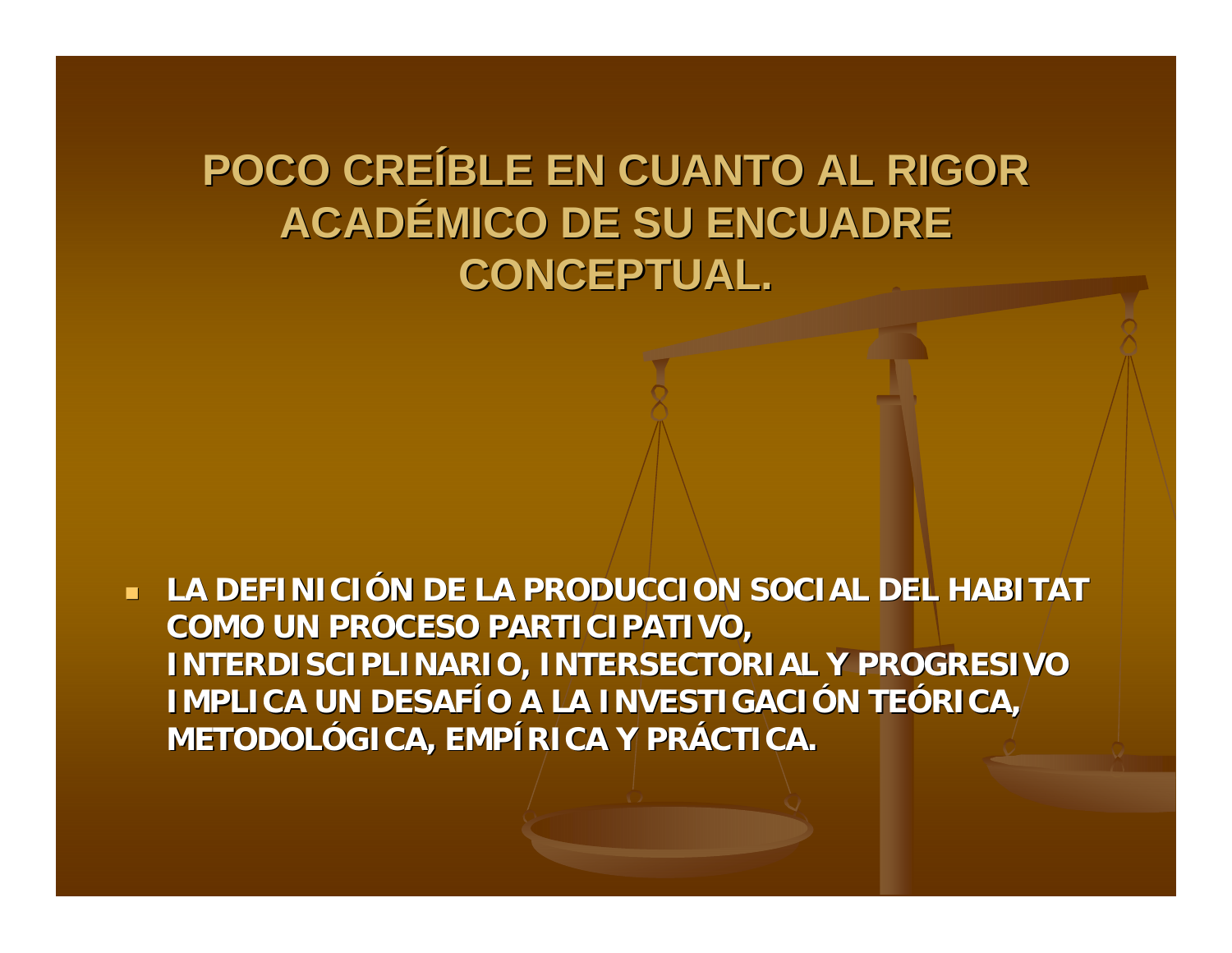### **EXPLICABLE COMO ESTRATEGIA DE CAPTACIÓN DE NICHOS DE MERCADO LABORAL DE MERCADO LABORAL**

- $\mathcal{A}$ LA BUSQUEDA DE TRABAJO PUEDE SER SIN FINES DE **LUCRO O DE LUCRO SIN FIN. LUCRO O DE LUCRO SIN FIN.**
- $\blacksquare$ **EL TRABAJO VOLUNTARIO ESTA MUY-BIEN PERO LA VOLUNTAD DE TRABAJAR REMUNERADO TAM-BI ÉN.**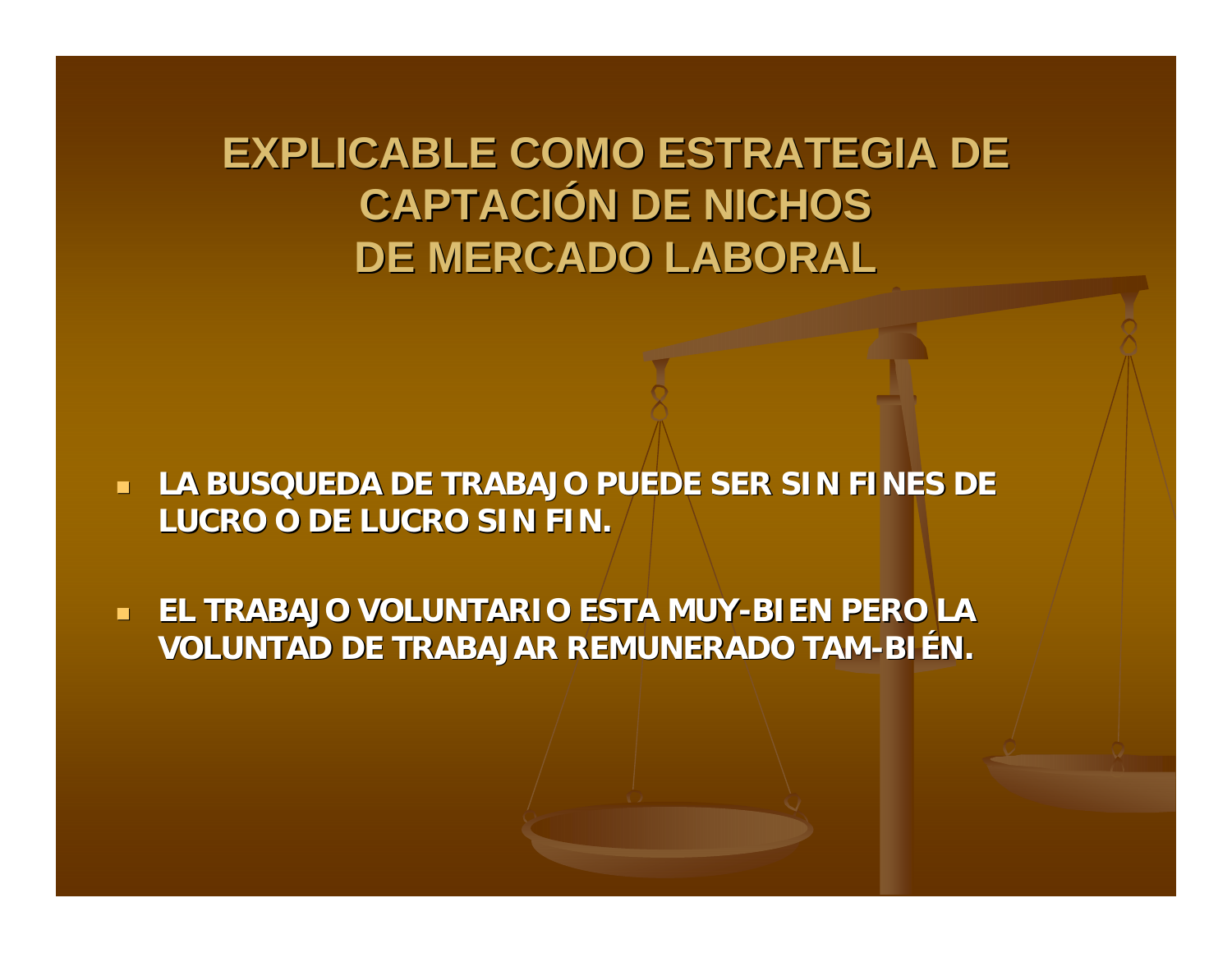## LA VIVIENDA POPULAR ES UN ARRASTRE **TIPOLOGISTA DE LA EDUCACIÓN BEAUX ART**

- **LA VIVIENDA POPULAR ES UN CONCEPTO COMO LA LA VIVIENDA POPULAR ES UN CONCEPTO COMO LA VIVIENDA DE INTERÉS SOCIAL U OTRAS DENOMINACIONES. DENOMINACIONES.**
- $\blacksquare$ **NO ES UN TIPO ESPECIAL DE CASA NI UN TIPO ESPECIAL DE CONJUNTO HABITACIONAL. DE CONJUNTO HABITACIONAL.**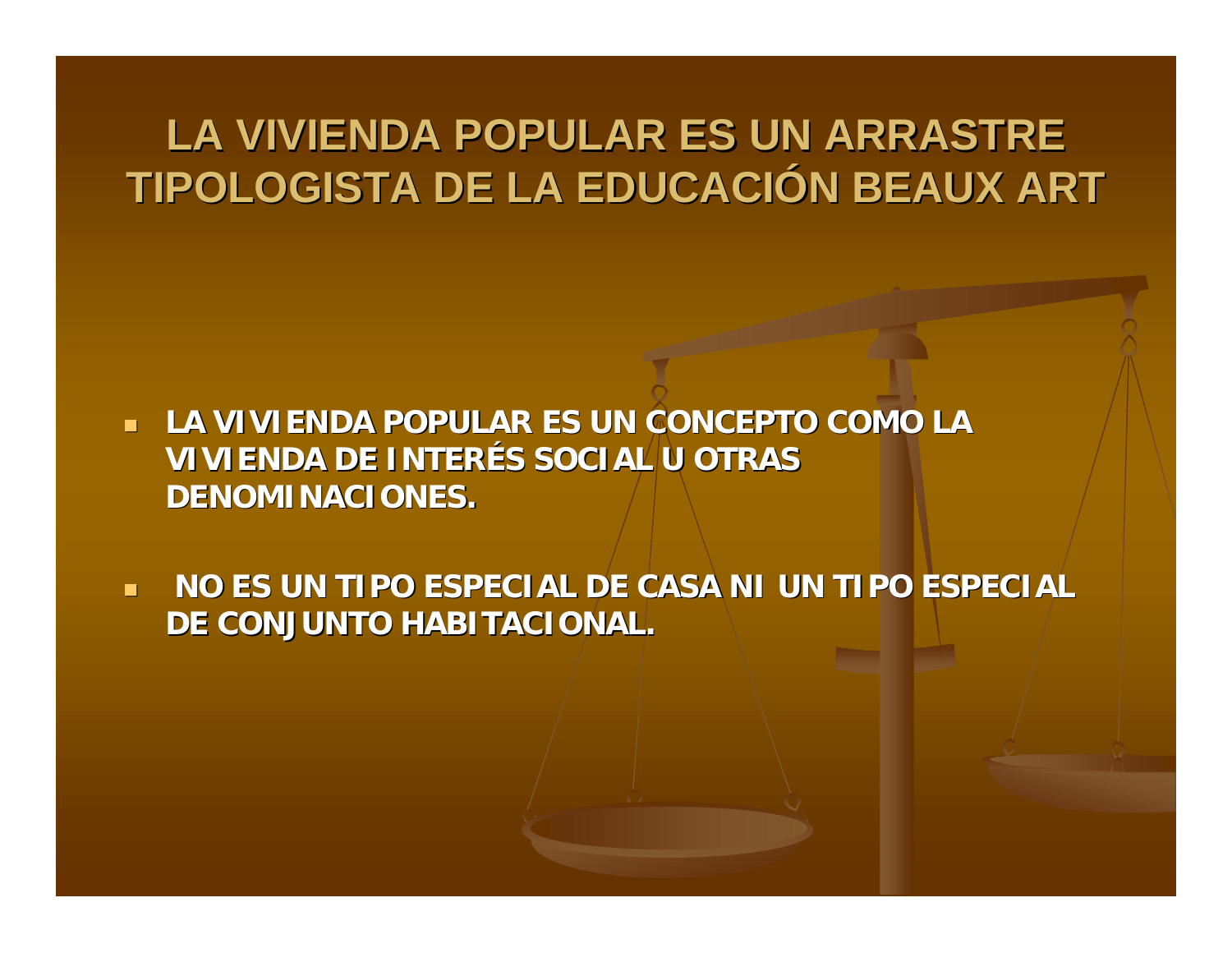LA METODOLOGÍA DE INTERVENCIÓN EN LA **VIVIENDA POPULAR ES LA MISMA QUE SE APLICA EN LA RESOLUCIÓN DE LA VIVIENDA SUNTUARIA. SUNTUARIA.**

- $\mathbf{u}$  . **DESAFÍO DE LA IMPLICANCIA**
- m. **DESAFÍO ESPACIO-TEMPORAL**
- $\blacksquare$ **DESAFÍO TECNOLOGICO (DURO Y BLANDO)**
- m. **DESAFÍO PROGRAMÁTICO**
- m. **DESAFÍO AMBIENTAL**
- m. **DESAFÍO PARTICIPATIVO**
- m. **DESAFIO CONCERTACI DESAFIO CONCERTACIÓN**
- m. **DESAFÍO ACADÉMICO**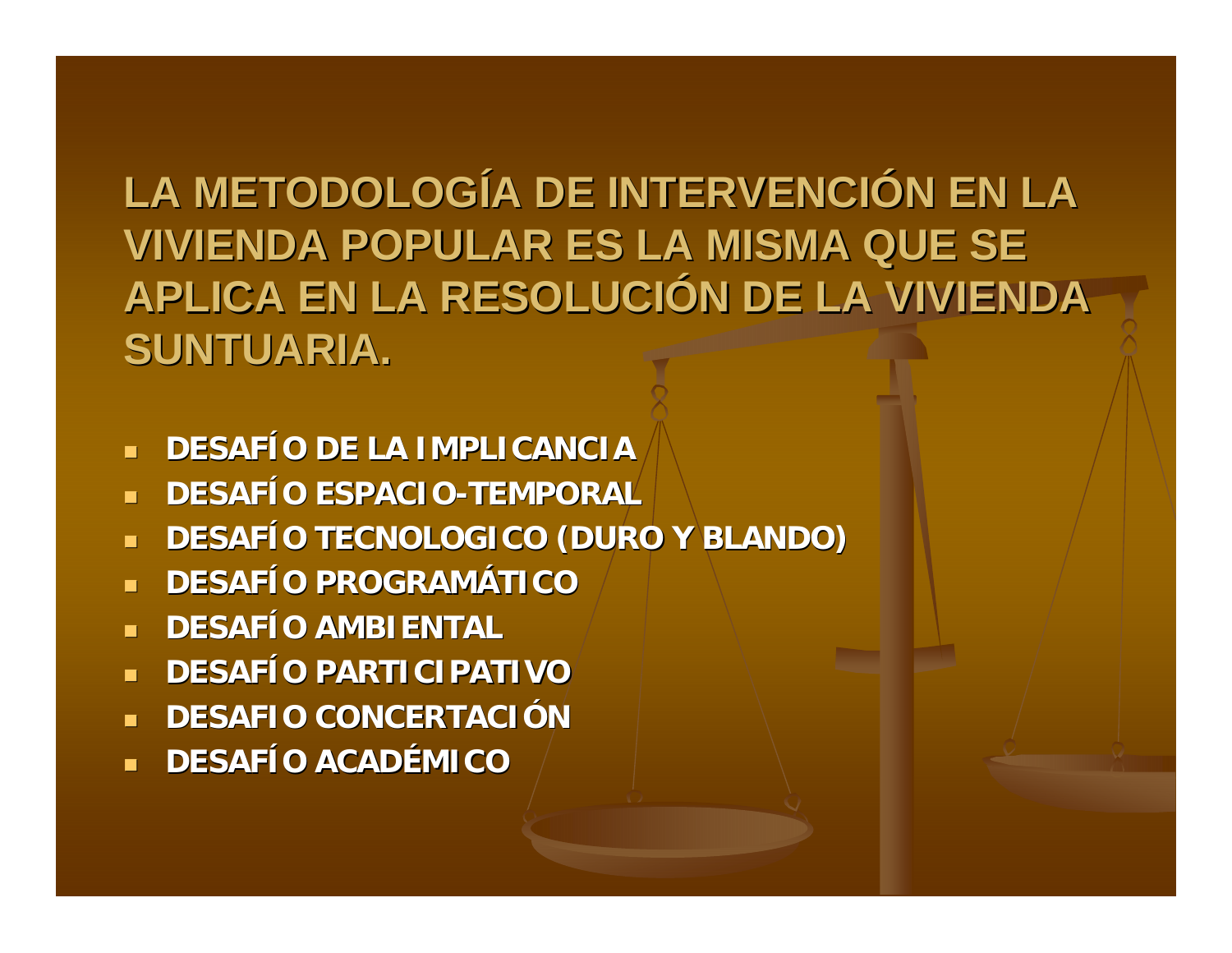**EL CONCEPTO DE VIVIENDA POPULAR ES PROCLIVE A LA GENERACIÓN DE** FENÓMENOS DE SEGREGACIÓN **RESIDENCIAL** 

- **LOS CONCEPTOS DE VIVIENDA CONSIDERANDO LAS LOS CONCEPTOS DE VIVIENDA CONSIDERANDO LAS**  DIFERENCIAS ETAREAS, ÉTNICAS, DE GÉNERO, O DE **INGRESOS NO IMPLICA NECESARIAMENTE GENERAR GHETOS DE J GHETOS DE J ÓVENES , AFRODESCENDIENTES, MUJERES O VENES , AFRODESCENDIENTES, MUJERES O POBRES. POBRES.**
- **LO QUE ES PROCLIVE A LA SEGREGACIÓN ES CONFUNDIR PROGRAMA CON PROYECTO, CONCEPTO CON TIPO. PROGRAMA CON PROYECTO, CONCEPTO CON TIPO.**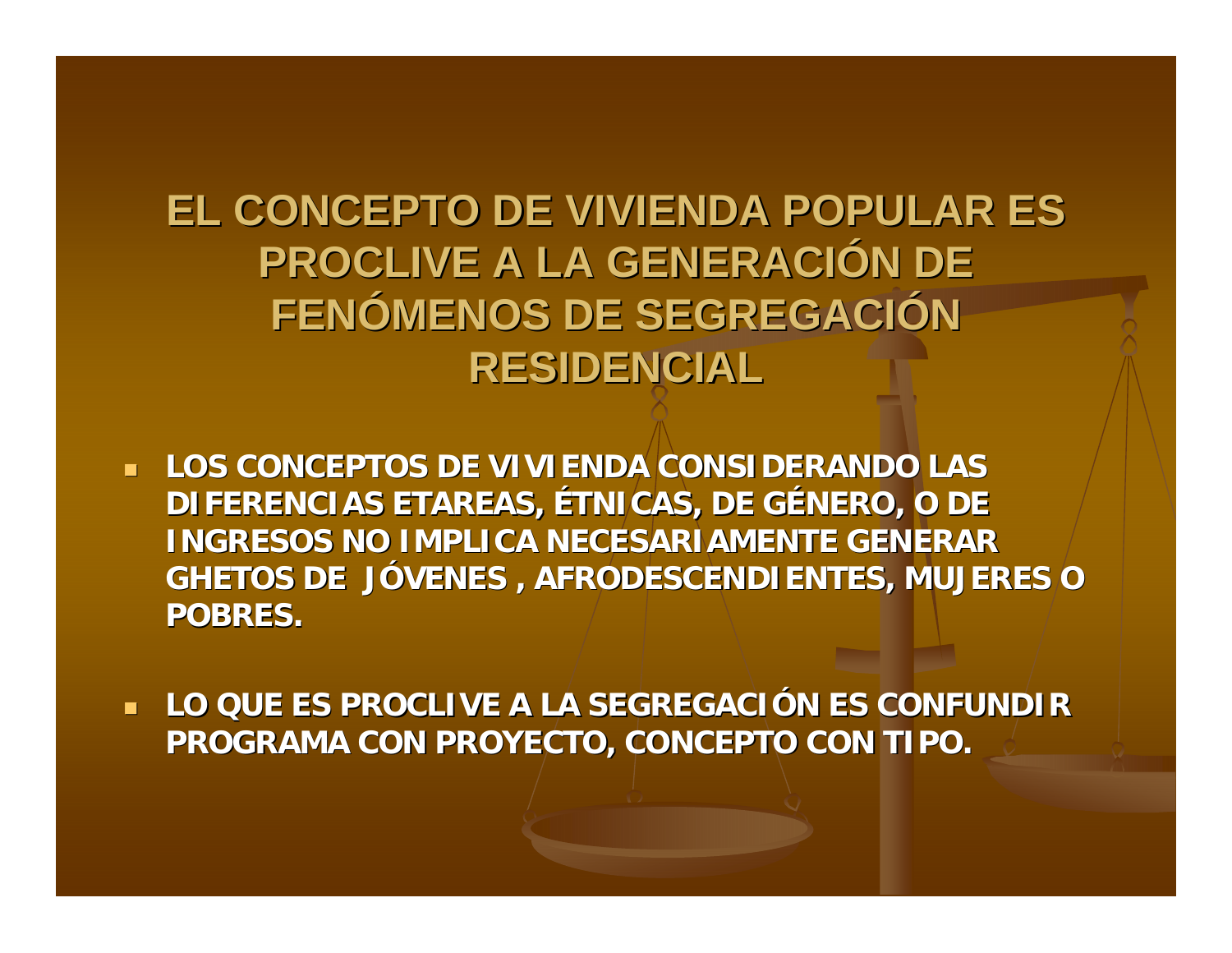LA VIVIENDA PARA LOS CRECIENTES **SECTORES DE BAJOS INGRESOS ES UN PROBLEMA ESENCIALMENTE SOCIAL Y POL ÍTICO Y ES EN DICHO AMBITO QUE LA TICO Y ES EN DICHO AMBITO QUE LA**  UNIVERSIDAD TIENE UN PAPEL RELEVANTE **A DESEMPE A DESEMPEÑAR.** 

 $\mathcal{A}$  **SIN DESCONOCER LAS CAUSAS ESTRUCTURALES DE LA SIN DESCONOCER LAS CAUSAS ESTRUCTURALES DE LA INSATISFACCI INSATISFACCIÓN HABITACIONAL, LAS N HABITACIONAL, LAS MACRODETERMINACIONES DEL PROBLEMA MACRODETERMINACIONES DEL PROBLEMA HABITACIONAL, NO ES MENOS CIERTO QUE LA POLÍTICA HABITACIONAL( POLICY) IMPLICA UNA POLÍTICA TERRITORIAL, SOCIAL, AMBIENTAL Y POL TERRITORIAL, SOCIAL, AMBIENTAL Y POLÍTICA (POLITIC). TICA (POLITIC).**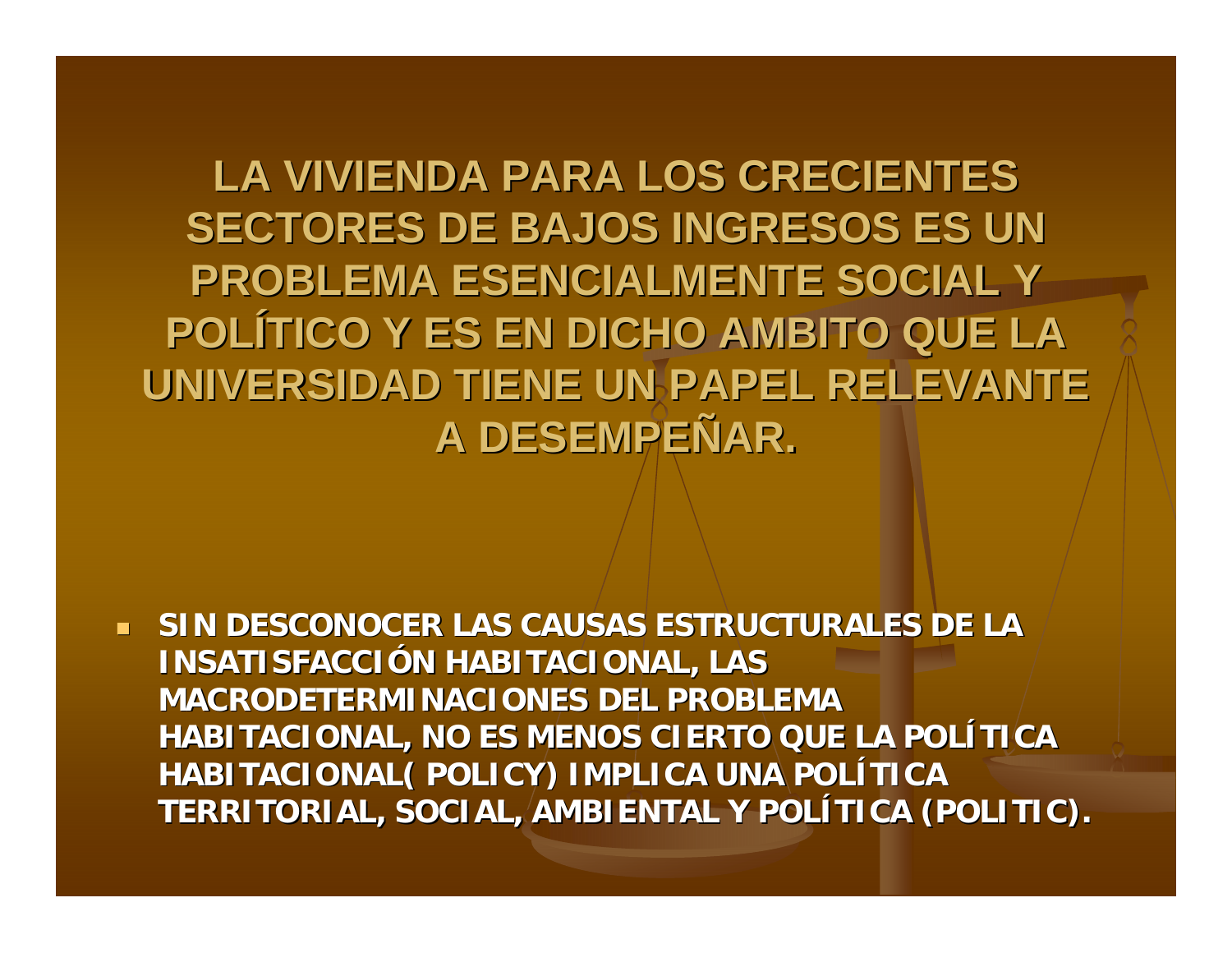# **LA PRODUCCIÓN Y GESTIÓN DE NÚCLEOS HABITACIONALES REMITE A LA INGENUA HABITACIONALES REMITE A LA INGENUA SOBERBIA DE LOS PIONEROS SOBERBIA DE LOS PIONEROS**

- **LA SOBERBIA DE LOS PIONEROS SE BASO (SI LA HUBO), EN LA REVOLUCI REVOLUCIÓN INDUSTRIAL, LA MIGRACI N INDUSTRIAL, LA MIGRACIÓN RURAL URBANA, LA N RURAL URBANA, LA RECONSTRUCCION DESPUES DE LAS GUERRAS, EL ESTADO DE RECONSTRUCCION DESPUES DE LAS GUERRAS, EL ESTADO DE BIENESTAR Y LA REVOLUCI BIENESTAR Y LA REVOLUCIÓN ARTÍSTICA.**
- **LA SOBER LA SOBERBIA ACTUAL (SI LA BIA ACTUAL (SI LA HAY), SE BASA EN ACOMPA HAY), SE BASA EN ACOMPAÑAR EL**  PROTAGONISMO DE LA POBLACIÓN EN PRODUCIR VIVIENDA Y **CIUDAD, LA CRECIENTE CONCIENCIA ACADÉMICA DE ASUMIR ESE RETO Y EL RECONOCIMIENTO GUBERNAMENTAL QUE EL RETO Y EL RECONOCIMIENTO GUBERNAMENTAL QUE EL PROBLEMA DE LA VIVIENDA NO ES (SOLO) EL DE CONSTRUIR CASAS SINO EL DE LA INCLUSI CASAS SINO EL DE LA INCLUSIÓN SOCIAL. N SOCIAL.**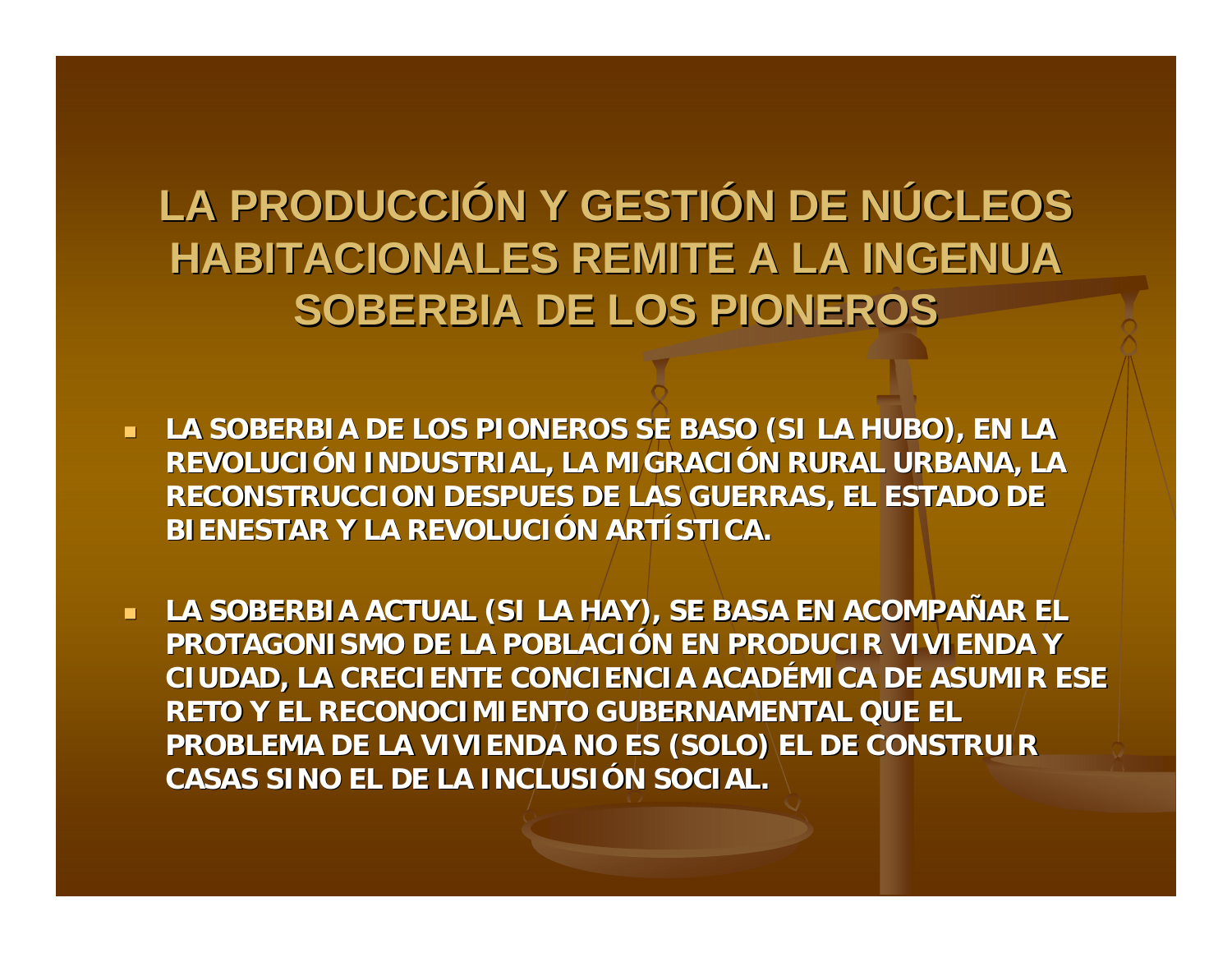# **EL ARQUITECTO TIENE UNA CAPACITACIÓN GENERALISTA QUE LE PERMITE DISE GENERALISTA QUE LE PERMITE DISE ÑAR** POLÍTICAS, PLANES, PROGRAMAS Y **PROYECTOS DE VIVIENDA PROYECTOS DE VIVIENDA**

- **LA SOBERBIA REMITE AL ARQUITECTO "TODÓLOGO", QUE** YA NO ES SOLO DISEÑAR TENEDORES Y CIUDADES SINO POLÍTICAS Y PROYECTOS DE VIVIENDA POPULAR CON LA **MISMA METODOLOGÍA GENERALISTA DE:**
- $\mathcal{A}$ **DEFINIR EL PROBLEMA DEFINIR EL PROBLEMA**
- **PLANTEAR ALTERNATIVAS PLANTEAR ALTERNATIVAS**
- m. **OPTAR ENTRE LAS ALTERNATIVAS OPTAR ENTRE LAS ALTERNATIVAS**
- m. **IMPLEMENTAR LA OPCI IMPLEMENTAR LA OPCI ÓN**

 $\mathcal{L}$ **OBTENER UN RESULTADO.**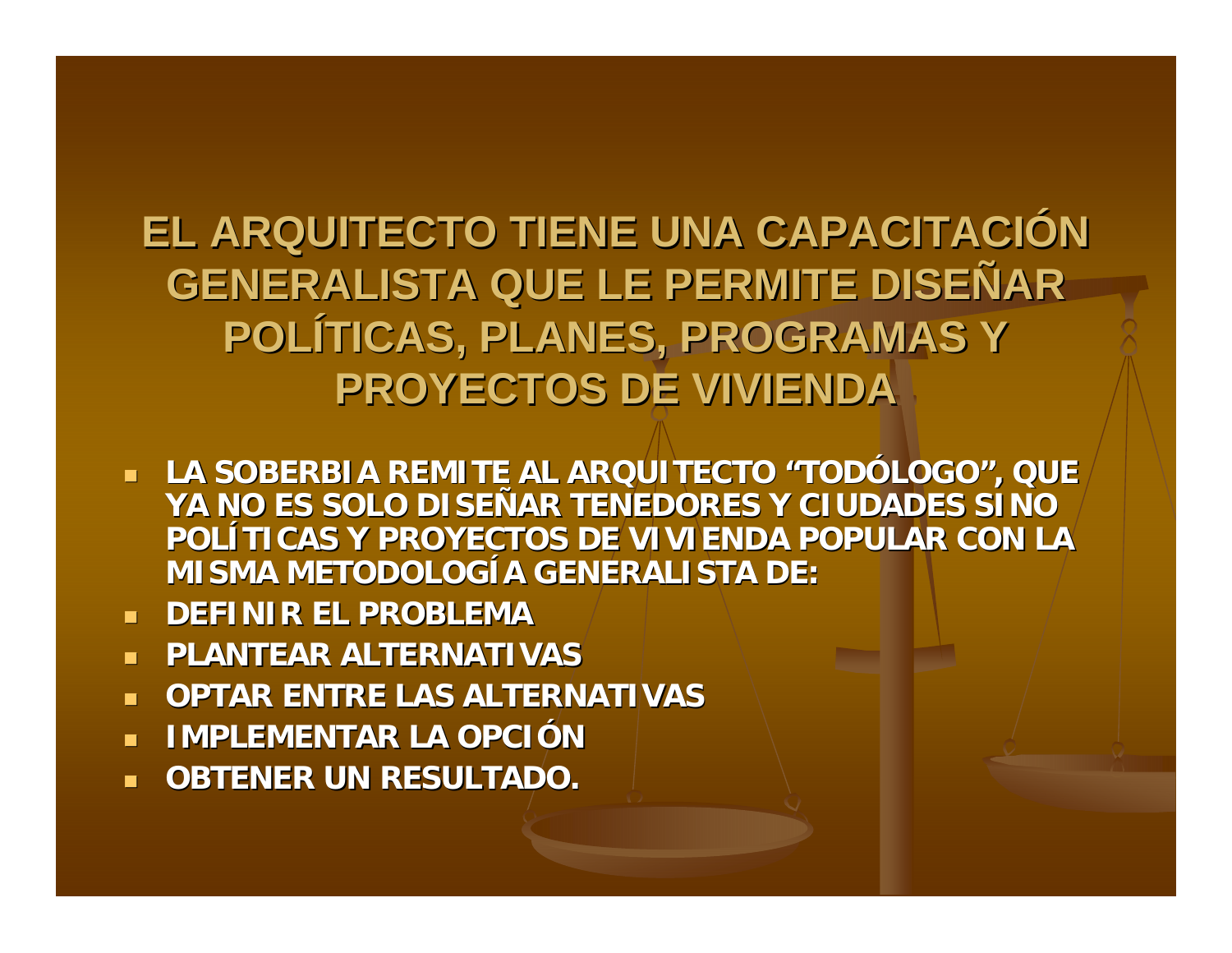LA FORMA SIGUE A LA FUNCIÓN, A LA TECNOLOGÍA, A LA FORMA, EN DEFINITIVA, **AL AUTOR DEL PROYECTO.** LA GESTIÓN, SOLO IMPLEMENTA **NO FORMALIZA.** 

**GESTIÓN PROVIENE DE** *GESTIO: ACCIÓN DE LLEVAR A* **CABO, Y ESTO TIENE 3 SIGNIFICADOS FUNDAMENTALES: Y ESTO TIENE 3 SIGNIFICADOS FUNDAMENTALES:**

- **GESTAR**
- **GESTIONAR GESTIONAR**
- **GERENCIAR GERENCIAR**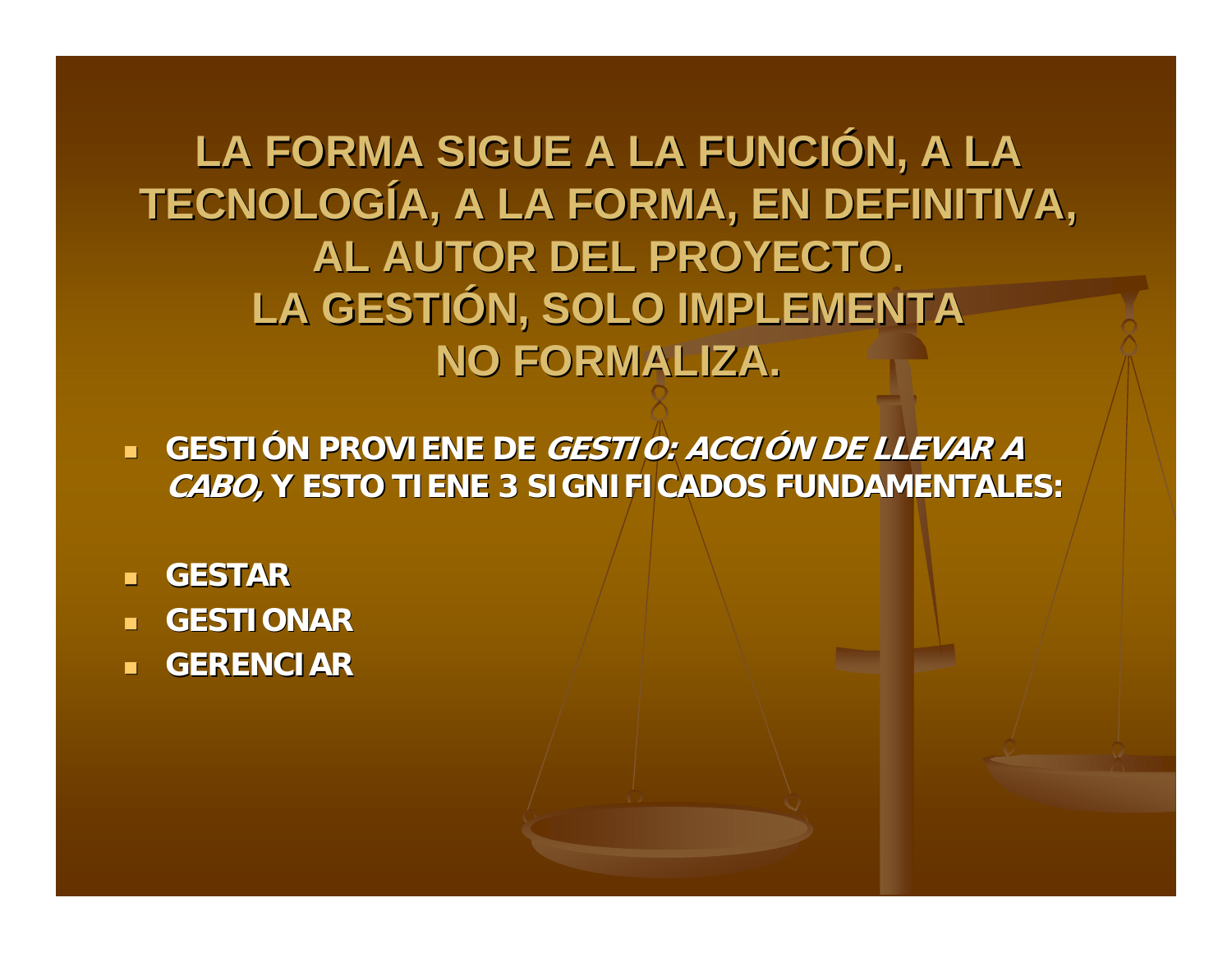#### LA ESTRUCTURA ES MAS IMPORTANTE QUE LA FUNCIÓN.

**¿UNA REALIDAD? UNA REALIDAD?**

 LA ESTRUCTURA DETERMINA. LOS SUJETOS LA ESTRUCTURA DETERMINA. LOS SUJETOS SON DETERMINADOS.

LOS GRUPOS INTERDISCIPLINARIOS, INTERINSTITUTOS, INTERDOCENTES, INTERSOCIALES, INTERFACULTADES DEBERÁN | SER OCASIONALES Y NO CUESTIONAR LAST ESTRUCTURAS PERMANENTES DE LA FACULTAD.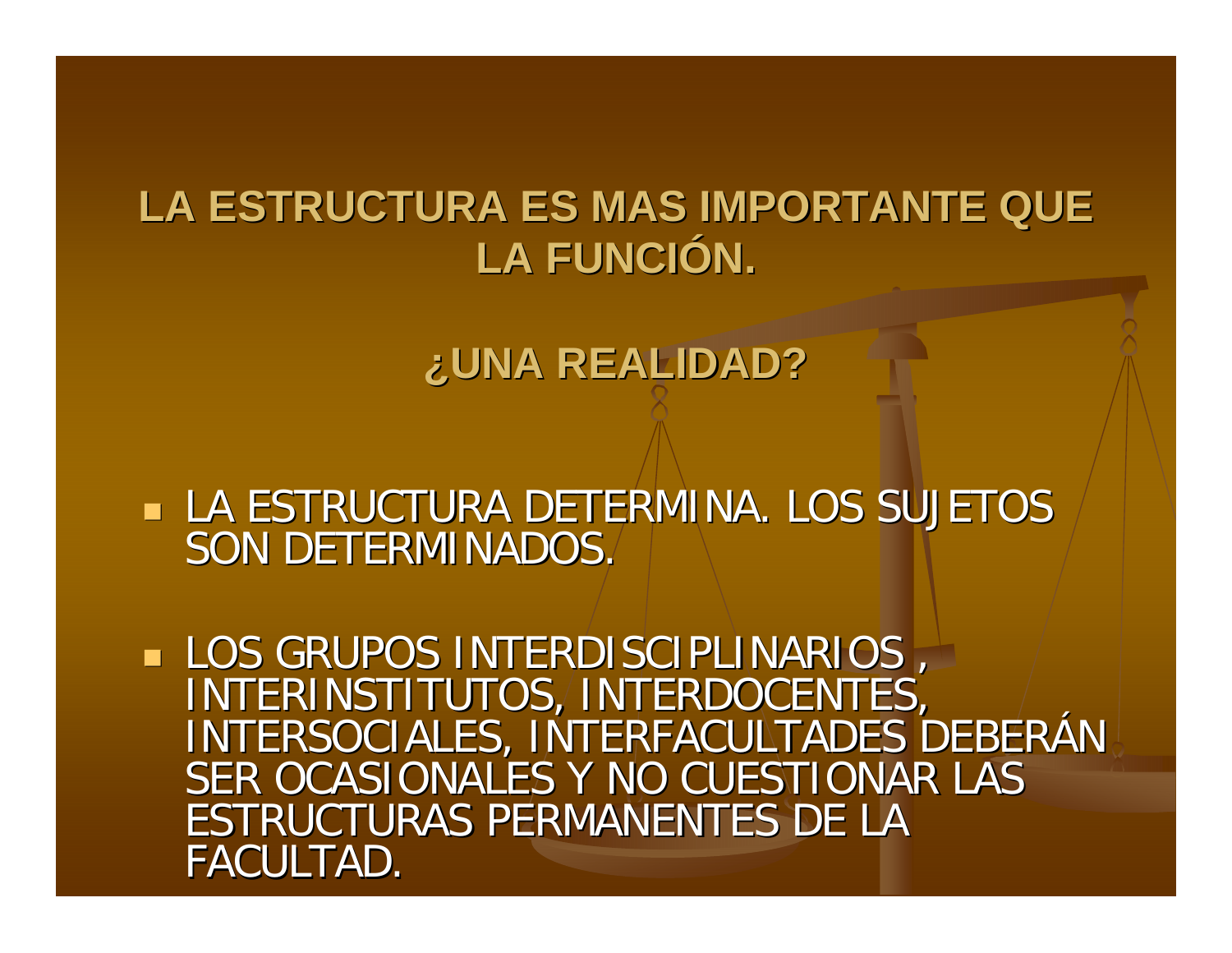# **LA INSERCIÓN QUE PRETENDEMOS**

#### **MAS ALLA DE LA MOTIVACIÓN**

- **ETICA,**
- **POLITICA O POLITICA O**
- **RELIGIOSA RELIGIOSA**

#### **SIEMPRE BIENVENIDAS, PRETENDEMOS UNA INSERCI UNA INSERCIÓN • CIENTÍFICO-TECNICA INNOVADORA**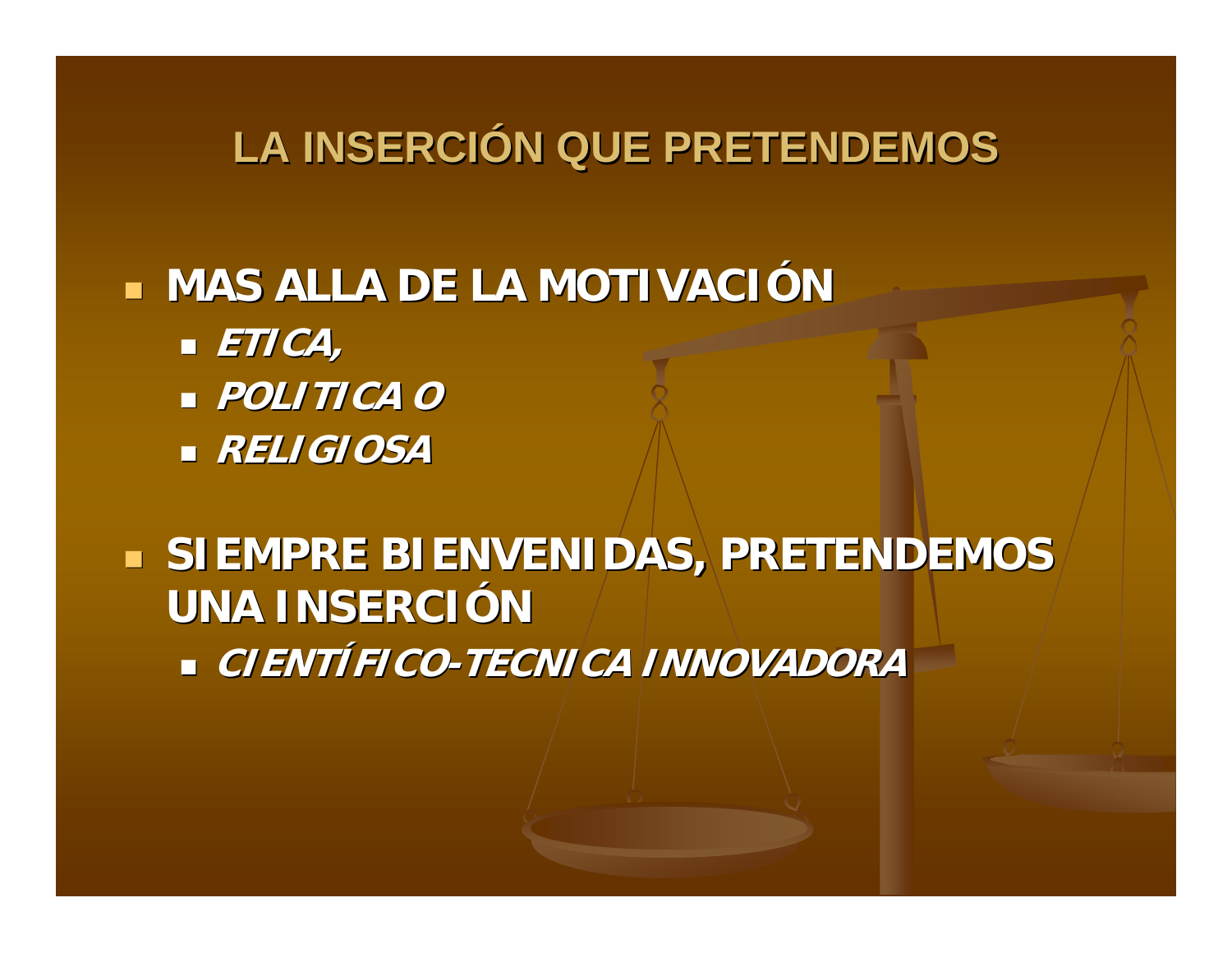# **LA INSERCIÓN QUE PRETENDEMOS**

### **UN NUEVO PARADIGMA UN NUEVO PARADIGMA**

- $\mathbf{H}^{\mathrm{c}}$ **UNA NUEVA RELACIÓN ENTRE HABITAT Y HABITANTE**
- $\mathcal{A}$ **UNA NUEVA PRAXIS UNA NUEVA PRAXIS**
- $\mathcal{A}$ **UN ENFASIS ESCALAR DE LA INTERFASE**
- **UNA NUEVA METODOLOG UNA NUEVA METODOLOGÍA**
- **\_ UNA NUEVA RELACIÓN ENTRE ARTE, INGENIERIA Y C.**  $\blacksquare$ **SOCIALES SOCIALES**
- **UNA NUEVA APROXIMACI UNA NUEVA APROXIMACIÓN EPISTEMOL N EPISTEMOLÓGICA**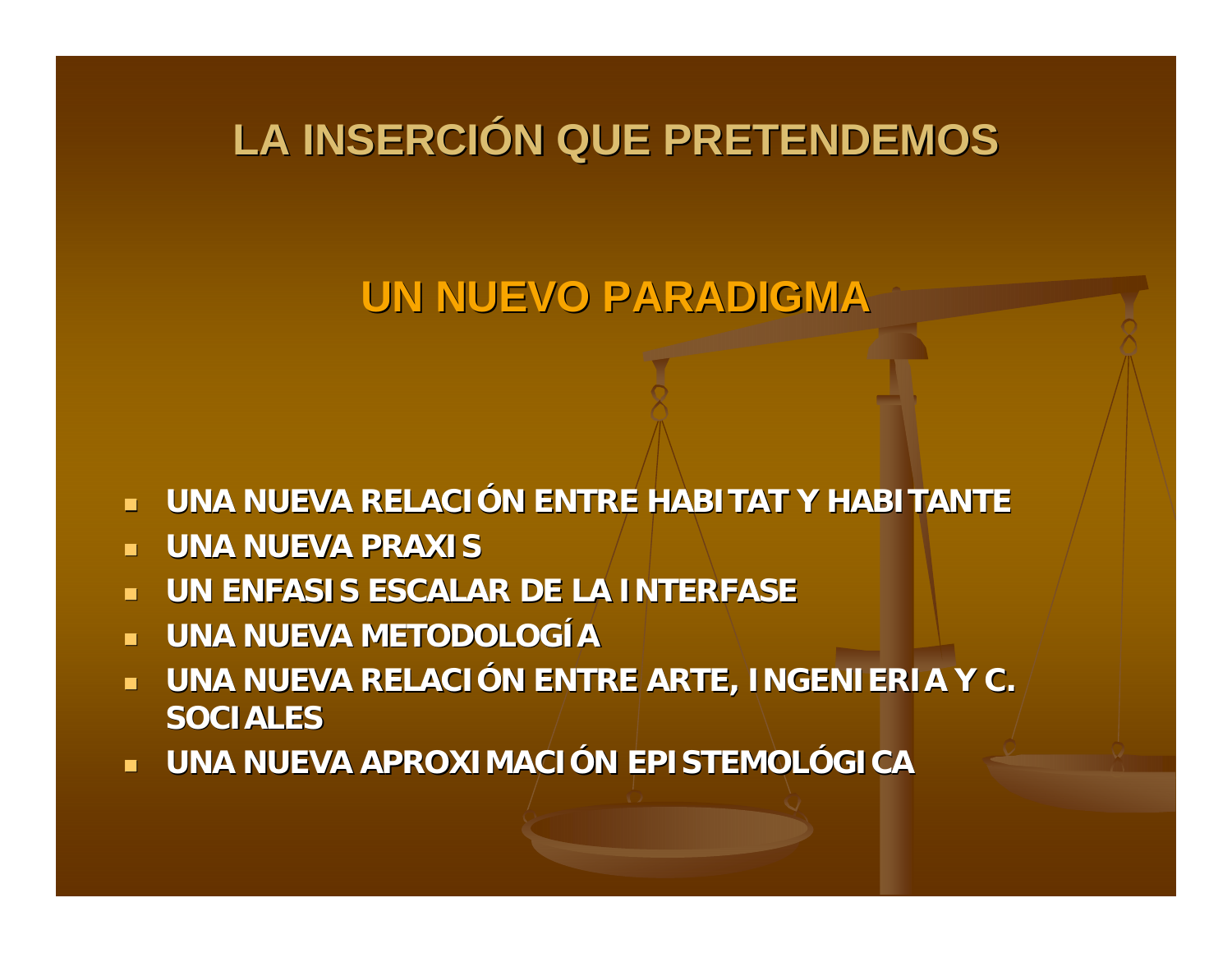### **LA INSERCION QUE PRETENDEMOS LA INSERCION QUE PRETENDEMOS**

- **RECONOCIMIENTO INSTITUCIONAL RECONOCIMIENTO INSTITUCIONAL**
- **APOYO PRESUPUESTAL APOYO PRESUPUESTAL**
- m. **EN TODOS LOS NIVELES EN TODOS LOS NIVELES**
- $\blacksquare$ **EN TODAS LAS FUNCIONES EN TODAS LAS FUNCIONES**
- **PROGRESIVA**
- **PARTICIPATIVA PARTICIPATIVA**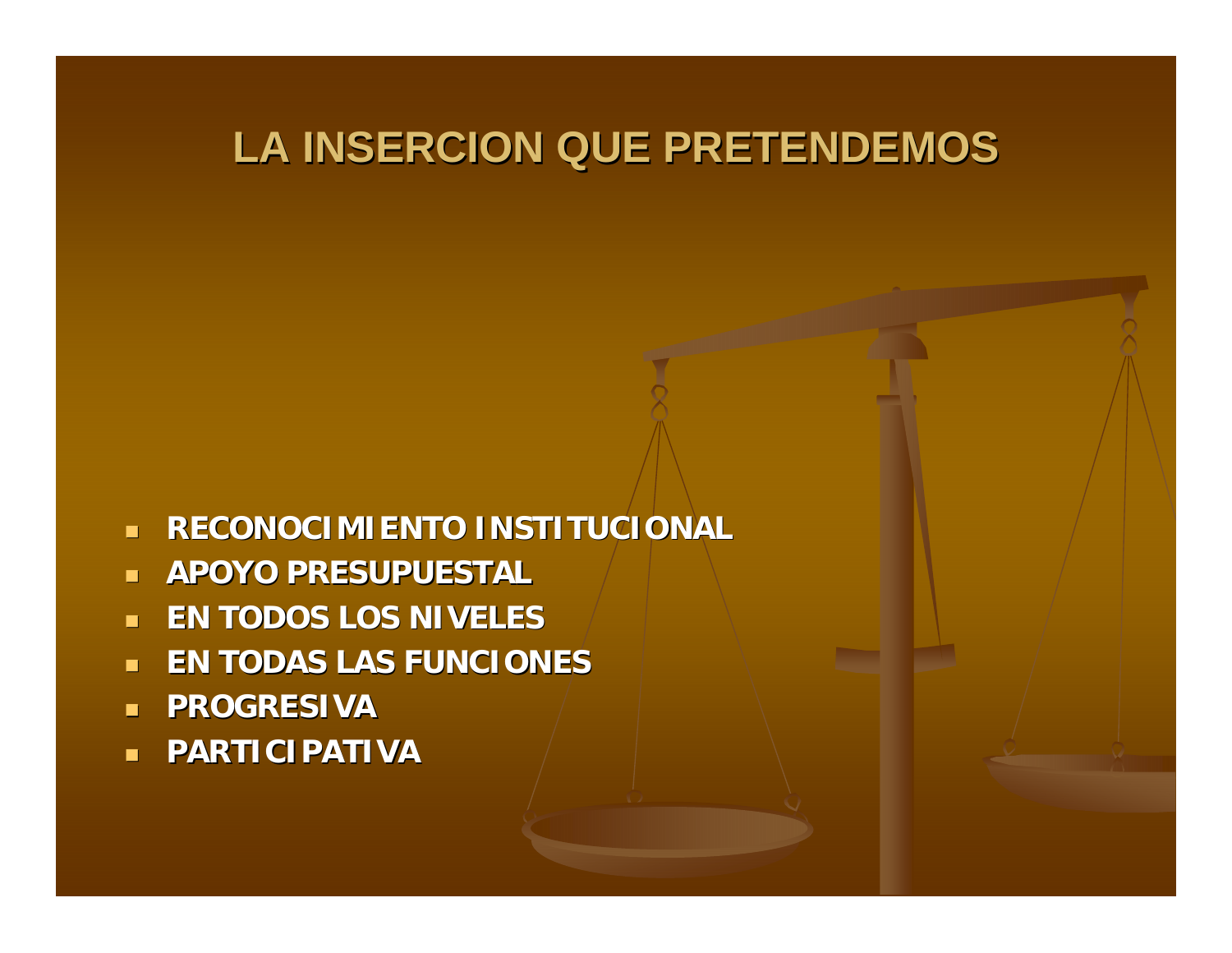#### **UNA PROPUESTA EXPERIMENTAL UNA PROPUESTA EXPERIMENTAL**

 **AVANZAR EN EL CONOCIMIENTO DE LA CALIDAD DEL ESPACIO AVANZAR EN EL CONOCIMIENTO DE LA CALIDAD DEL RESIDENCIAL PRODUCIDO POR LA SOCIEDAD, PROFUNDIZANDO EN EL HÁBITAT Y VIVIENDA SOCIAL Y EN LAS POSIBILIDADES DE UN LAS POSIBILIDADES DE UN DESARROLLO SUSTENTABLE, DEFINIDO POR SUS DIMENSIONES F DESARROLLO SUSTENTABLE, DEFINIDO POR SUS DIMENSIONES FÍSICAS, BIOL ÓGICAS, SOCIALES, ECONOMICAS, CULTURALES Y POL GICAS, SOCIALES, ECONOMICAS, CULTURALES Y POLÍTICAS.**

m.

- **COLLE GENERAR INSTANCIAS PER GENERAR INSTANCIAS PERMENENTES DE TRANSFERENCIA MENENTES DE TRANSFERENCIA TECNOLOGICA, EN SU M ÁS AMPLIO SENTIDO, HACIA LAS INSTITUCIONES S AMPLIO SENTIDO, HACIA LAS INSTITUCIONES P ÚBLICAS, ORGANIZACIONES SOCIALES, Y EL SECTOR PRODUCTIVO BLICAS, ORGANIZACIONES SOCIALES, Y EL SECTOR PRODUCTIVO VINCULADOS AL HABITAT Y VIVIENDA SOCIAL. VINCULADOS AL HABITAT Y VIVIENDA SOCIAL.**
- **CONTRIBUIR AL DESARROLLO DE LOS RECURSOS HUMANOS CONTRIBUIR AL DESARROLLO DE LOS RECURSOS HUMANOS UNIVERSITARIOS Y EXTRAUNIVERSITARIOS A N UNIVERSITARIOS Y EXTRAUNIVERSITARIOS A NIVEL DE GRADO Y IVEL DE GRADO Y POSGRADO, Y RESPONSABLES DE POLITICAS, PROGRAMAS Y PROYECTOS POSGRADO, Y RESPONSABLES DE POLITICAS, PROGRAMAS Y PROYECTOS EN ESTA TEMATICA. EN ESTA TEMATICA.**
- $\mathbf{r}$ **FORTALECER LA COOPERACIÓN INTERNACIONAL Y LA ASESORÍA TÉCNICA CON LA MÁS AMPLIA GAMA DE ACTORES ACADÉMICOS, PROFESIONALES, MICOS, PROFESIONALES, SOCIALES Y POL SOCIALES Y POLÍTICOS.**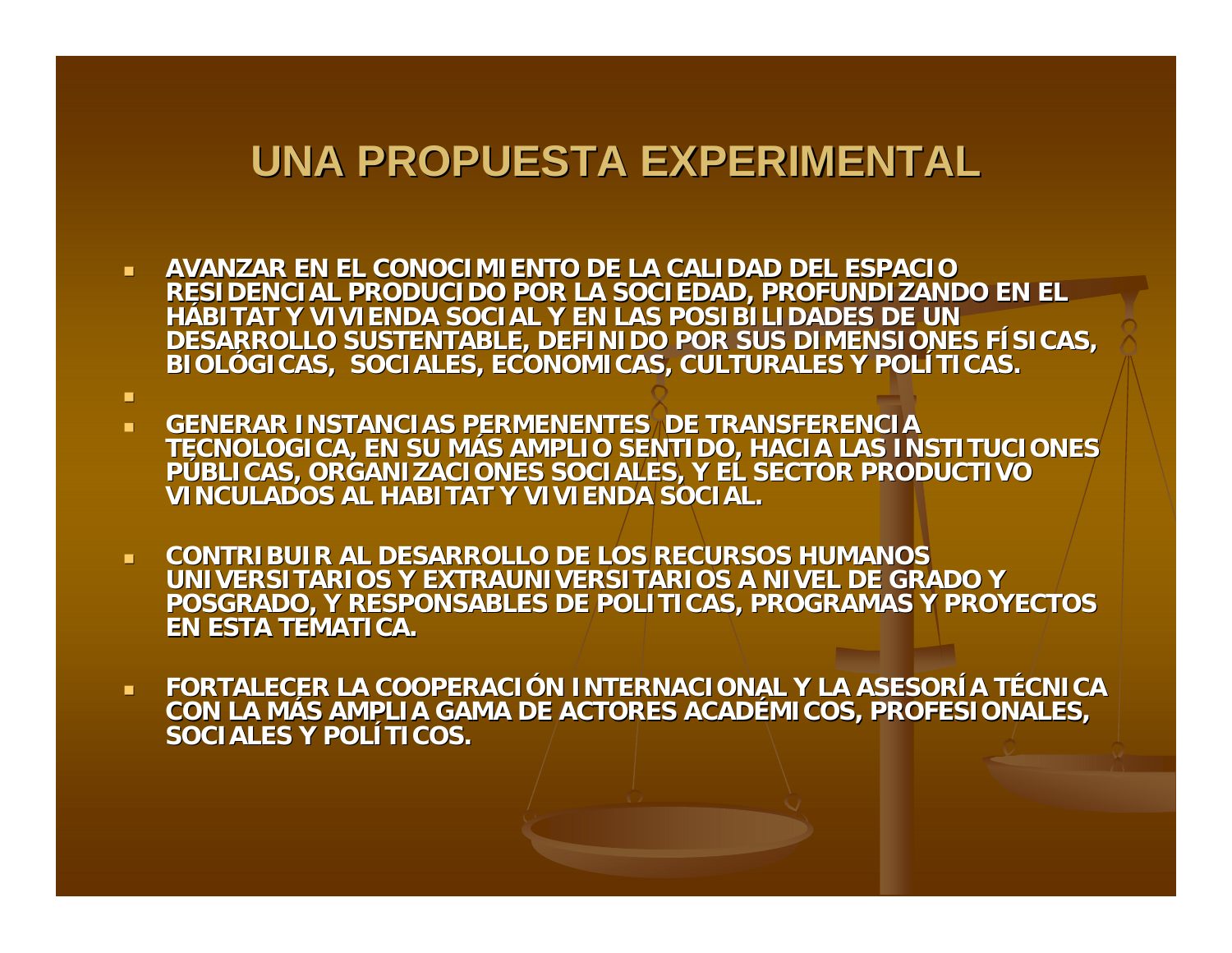#### **UNA PROPUESTA EXPERIMENTAL UNA PROPUESTA EXPERIMENTAL**

# **REAHVI**

#### **RED TEMATICA DE ASENTAMIENTOS RED TEMATICA DE ASENTAMIENTOS HUMANOS HABITAT Y VIVIENDA.**

#### **20 UNIDADES ACAD 20 UNIDADES ACAD ÉMICAS DE LAS FACULTADES : MICAS DE LAS FACULTADES : ARQUITECTURA ARQUITECTURA – CIENCIAS SOCIALES CIENCIAS SOCIALES- HUMANIDADES HUMANIDADES – ECONOMÍA - PSICOLOG PSICOLOGÍA**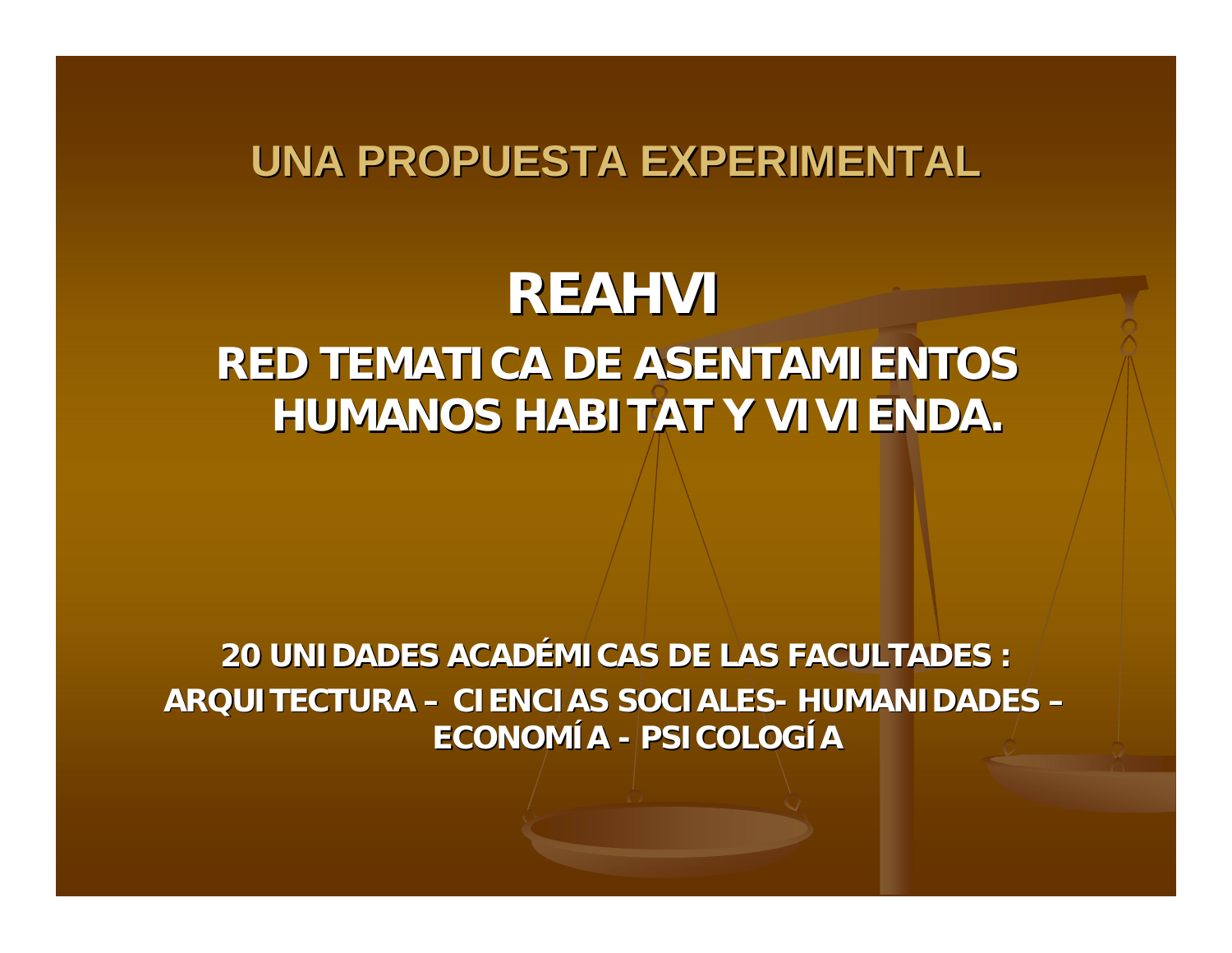#### **ACTIVIDADES DESARROLLADAS ACTIVIDADES DESARROLLADAS**

 $\blacksquare$  **INVESTIGACIÓN** 

**PRODUCCION INFORMAL INTERGENERACIONAL PRODUCCION INFORMAL INTERGENERACIONAL DE VIVIENDA VIVIENDA**

**ASESORAMIENTO ASESORAMIENTO**

**MINISTERIO DE DESARROLLO SOCIAL MINISTERIO DE DESARROLLO SOCIALMINISTERIO DE VIVIENDA OT Y MEDIO AMBIENTE MINISTERIO DE VIVIENDA OT Y MEDIO AMBIENTEPROYECTO DE LEY DE BIEN DE FAMILIA PROYECTO DE LEY DE BIEN DE FAMILIA**

**¤ ENSEÑANZA** 

**POST GRADO EN URBANISMO UNIVERSIDAD DE ROMA POST GRADO EN URBANISMO UNIVERSIDAD DE ROMA POST GRADO EN ORDENAMIENTO TERRITORIAL EN UDELAR POST GRADO EN ORDENAMIENTO TERRITORIAL EN UDELAR**

**LE DIFUSIÓN** 

 $R$ EVISTA VIVIENDA POPULAR N° 16. **SITIO WEB UNIVERSIDAD III . ROMA.**